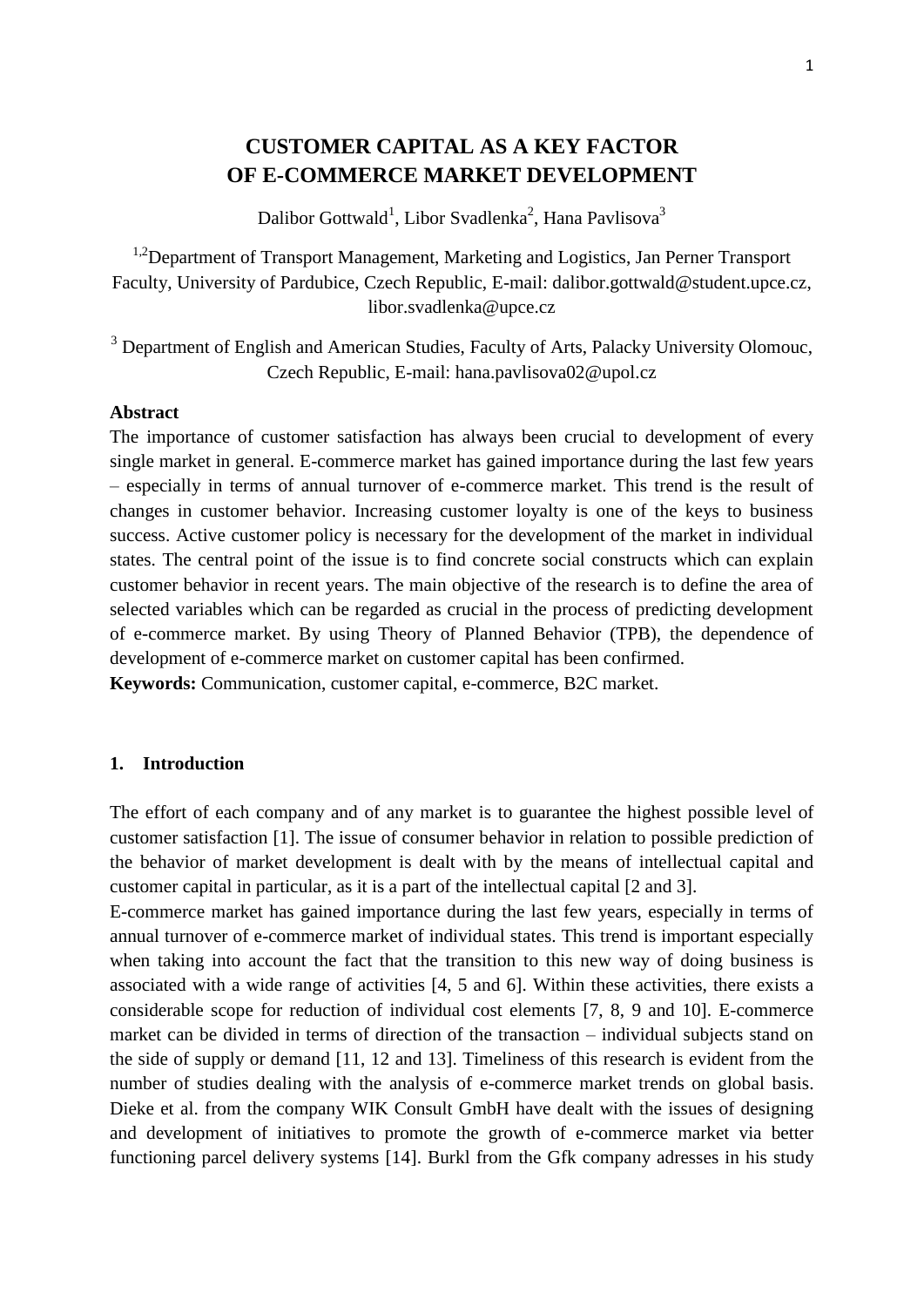the current state of the consumer surroundings in selected countries of European Union (EU) [15].

The main objective of this article is associated with the above defined topics. It is to define the area of selected variables which can be regarded as crucial in the process of predicting development of e-commerce market. It means to carry out analysis of an indicators of development of turnover B2C (business to customer) e-commerce market from selected member states of the EU in relation to dependent variables which define the social constructs that may affect customer capital of e-commerce market. The general model called Theory of Planned Behavior (TPB) will be used for verification of the defined area. At present, this model is not used for research of components of intellectual capital.

## **2. Material and methods**

TPB is often used as a theoretical basis for prediction of human (social) behavior. TPB is based on the Theory of reasoned action [16 and 17]. Both theories are based on the assumption that individual's intention to perform a specific act of behavior is the result of the determinants of that behavior. The intent is understood as the "expression of the difficulty of performing a specific act of behavior" or the "expression of the effort which individuals plan to make in order to perform this act of behavior." For the general expression of TPB, it is necessary to define the following areas:

- attitudes towards behavior: the degree of individual's favorable or unfavorable evaluation of performance of a specific act of behavior;
- subjective norms determining the intent: the social pressure perceived in regards to the performance of a specific act of behavior [18].

Over the past few years, the TPB and the Theory of reasoned action were applied in a number of research articles [19, 20, 21 and 22]. Their aim was to predict the future intentions and specific behaviors. Later on, the TPB theory was expanded by the construct of Perceived Behavioral Control, which can be understood as a general attitude of the individual or a society towards the investigated act of behavior [19 and 23]. Now the TPB theory is used as a general theoretical framework for prediction of behavior (Fig. 1).



*Fig. 1 General model Theory of Planned Behavior Source: [18]*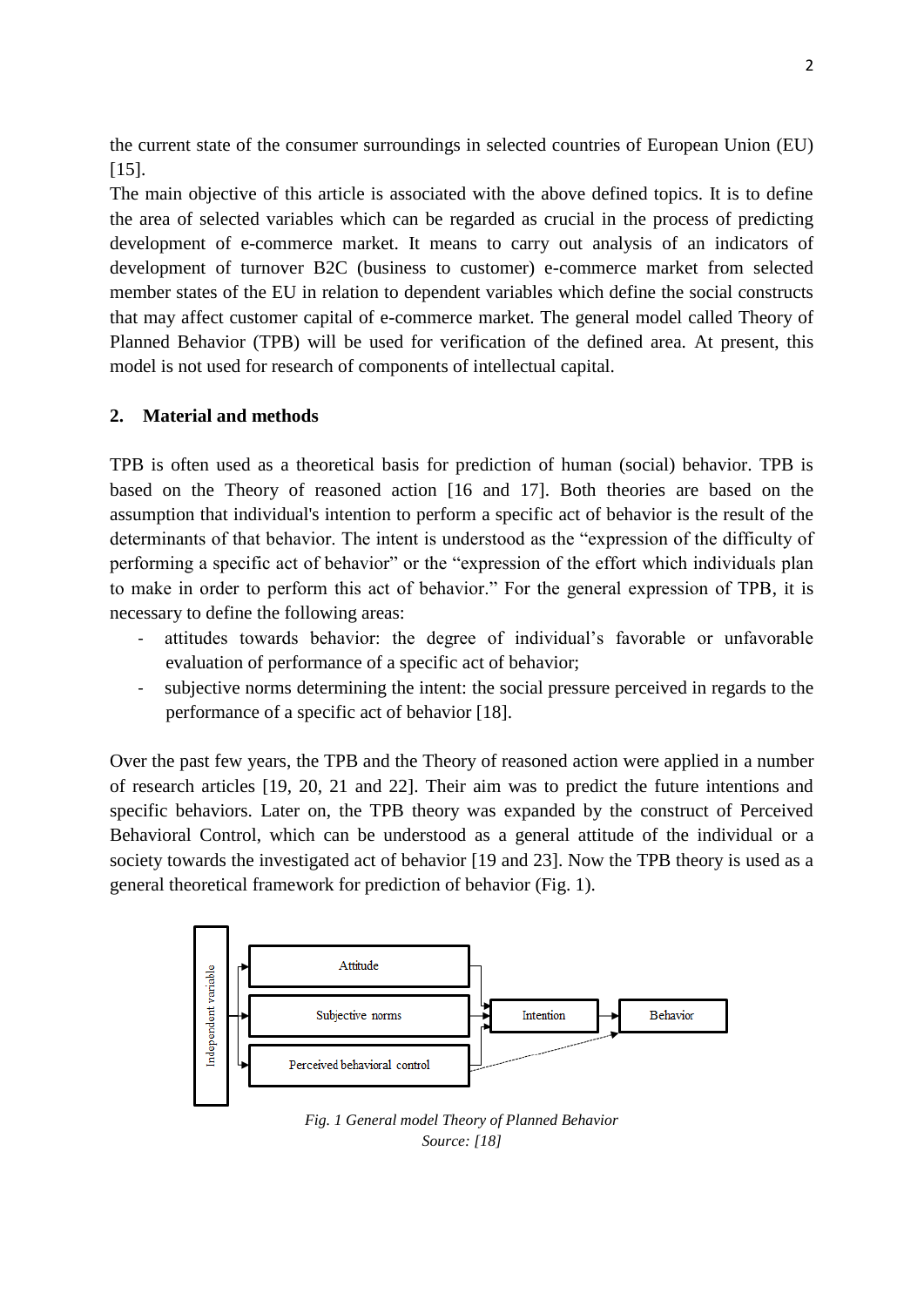It is clear from the above mentioned model that behavior is determined by the intent, which is constituted by three components. To ensure the maximum relevance of predicted expected behavior, it is necessary to compare the current state of area under consideration with findings from the previous periods of time [24].

Nowadays, TPB is frequently used especially in social sciences, especially in research of predicting the behavior of individuals in terms of health straight behavior [25] [26].Given the fact that TPB is used to predict the behavior of individuals, it will be necessary to take over a general methodology with an overlap to allow the prediction of the behavior of e-commerce market in selected member states of the EU.

**Attitude:** Variables which can be considered adequate in regards to compliance with the general TPB model are "Households with internet access at home – percentage of households with at least one member aged 16 to 74" and "Last internet use: within last 12 months". Using these indicators, it is possible to gain information about society-wide attitudes towards online shopping in individual states. The Internet is an infrastructure of online shopping and the access to Internet can be seen as society's attitude towards a specific act of behavior (online shopping).

**Subjective norms:** "Annual Net Earnings: single person without children, 50 % of average wage" variable can be understood as a subjective norm for the possibility of online shopping (the bigger a society's earnings, the bigger the assumed total turnover of e-commerce market). Also the "Enterprises selling via Internet: all enterprises without financial sector (10 persons employed or more)" variable is relevant, this time for its relation to the number of such companies (the bigger the number of such companies, the bigger the assumed total turnover of e-commerce market). These defined variables comply with the assumptions of the general model, i.e. the possibility, and not the necessity, of performance of a specific act of behavior (online shopping).

**Perceived behavioral control:** The "Last online purchase in the last three months (percentage of individuals)" variable is a factor informing about the attitude of an individual towards the area under consideration and can also be understood as a factor which directly influences the resulting behavior. It is, however, essential to examine its influence in combination with factors from previous areas.

Due to the nature of the research, one independent variable was determined as a meaningful variable for determining behavior of e-commerce market, namely B2C e-commerce turnover in 2011, 2012, 2013, and 2014 (Table 1 and Fig. 2).

| <b>B2C</b> turnover (bn EUR) |        |        |         | Table 1 |
|------------------------------|--------|--------|---------|---------|
|                              | 2011   | 2012   | 2013    | 2014    |
| <b>United Kingdom</b>        | 84.107 | 96.193 | 110.890 | 127.190 |
| <b>France</b>                | 37.700 | 45.000 | 51.100  | 56.800  |
| <b>The Netherlands</b>       | 10.927 | 11.869 | 12.877  | 13.961  |
| <b>Ireland</b>               | 3.040  | 3.800  | 4.600   | 5.300   |
| <b>Belgium</b>               | 2.200  | 3.040  | 3.820   | 4.368   |
| <b>Germany</b>               | 41.085 | 50.000 | 63.400  | 71.200  |
| <b>Austria</b>               | 8.405  | 9.800  | 10.970  | 11.685  |
| <b>Poland</b>                | 3.349  | 4.183  | 5.225   | 6.541   |
| <b>Czech Republic</b>        | 1.505  | 1.800  | 2.160   | 2.874   |
| <b>Spain</b>                 | 10.916 | 12.969 | 14.414  | 16.900  |
| <b>Italy</b>                 | 8.078  | 9.565  | 11.268  | 13.278  |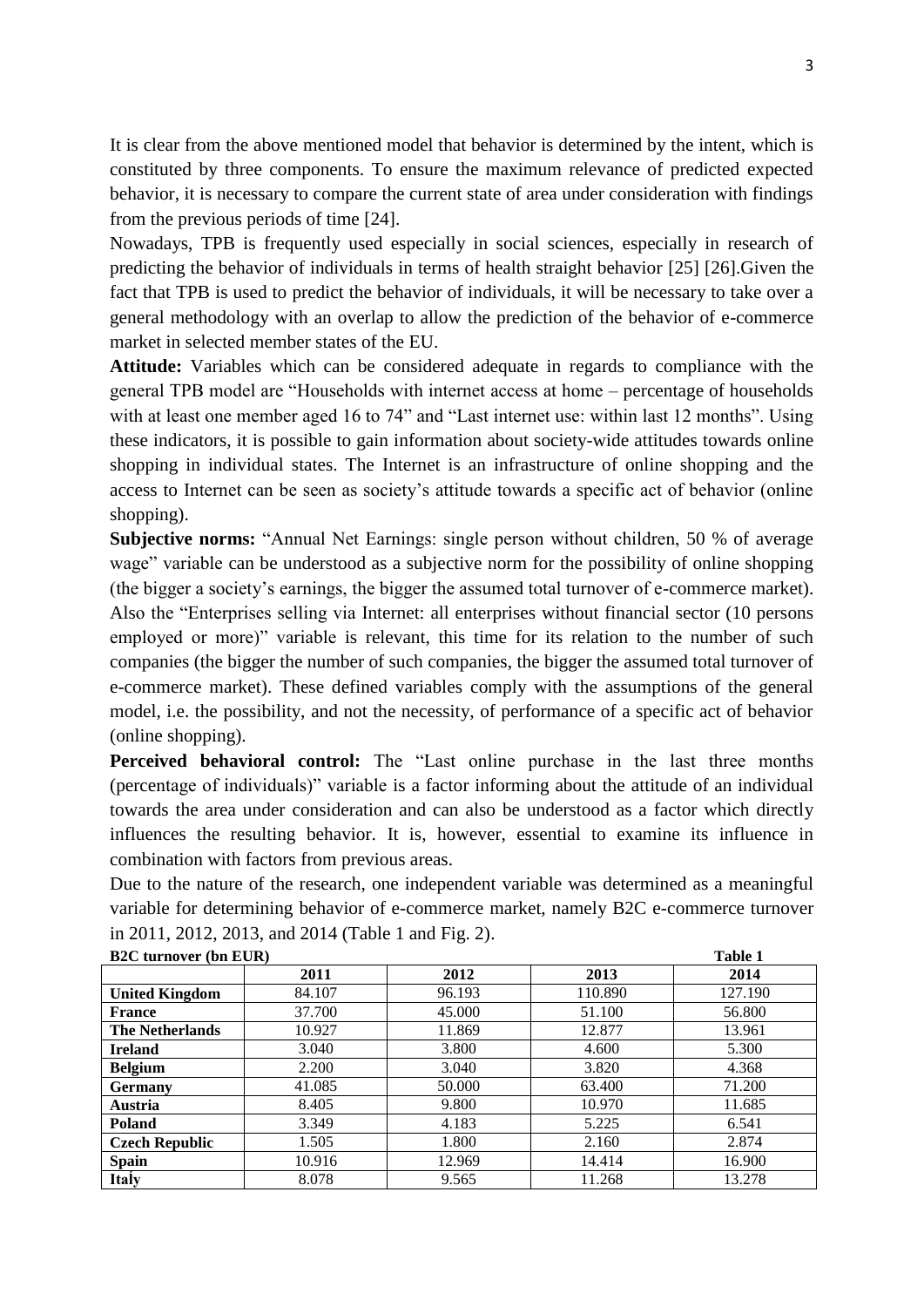| Greece                | .800  | 2.560 | 3.200 | 3.850 |
|-----------------------|-------|-------|-------|-------|
| <b>Portugal</b>       | 2.000 | 2.300 | 2.600 | 2.945 |
| Sweden                | 6.418 | 7.221 | 8.622 | 9.938 |
| <b>Denmark</b>        | 6.172 | 7.339 | 8.367 | 9.886 |
| <b>Finland</b>        | 6.005 | 6.137 | 6.500 | 7.290 |
| $\sim$<br><b>CART</b> |       |       |       |       |

**Source:** [27].

Data presented in Table 1 reflect the results of research into total turnover of B2C market in years 2011, 2012, 2013, 2014, which were taken from various sources:

- National associations and International associations: Netcomm (Italy), FDIH (Denmark), KAUPPA (Finland), SDH (Sweden), Adigital (Spain), BeCommerce (Belgium), Händlerbund (Germany), FEVAD (France), Apec (Czech Republic), etc.
- Corporate sources: Deloitte, Forrester, Google, Innopay, Social Bakers, I-Research, GfK, Planet Retail, etc.
- Other sources: Digital Hub Developmnet Agency (DHDA), Eurostat, European Central Bank (ECB), National Statistic offices, World Economic Forum, etc.

EU member states which had turnover less than 1 billion EUR were excluded from the research, as well as the European states which are not members of the EU. Defined dependent variables were used to demonstrate their dependence on the independent variable in years 2011-2014. This was done to ensure the maximum relevance of the intention, which is the basis for the expected behavior prediction.



#### *Fig. 2 Modified model Theory of Planned Behavior Source: authors*

Paerson's correlation coeficient was used to find the correlation between the independent variable determining the behavior of e-commerce of the market and the defined dependent variables, which are guaranteed by the respective indicators in the three basic categories of TPB model.

$$
r = \frac{\sum (x - \overline{x})(y - \overline{y})}{\sqrt{\sum (x - \overline{x})^2 \sum (y - \overline{y})^2}}
$$
(1)

The final determination of significance of correlation was established on the basis of calculation of P value with significance level at 5 %.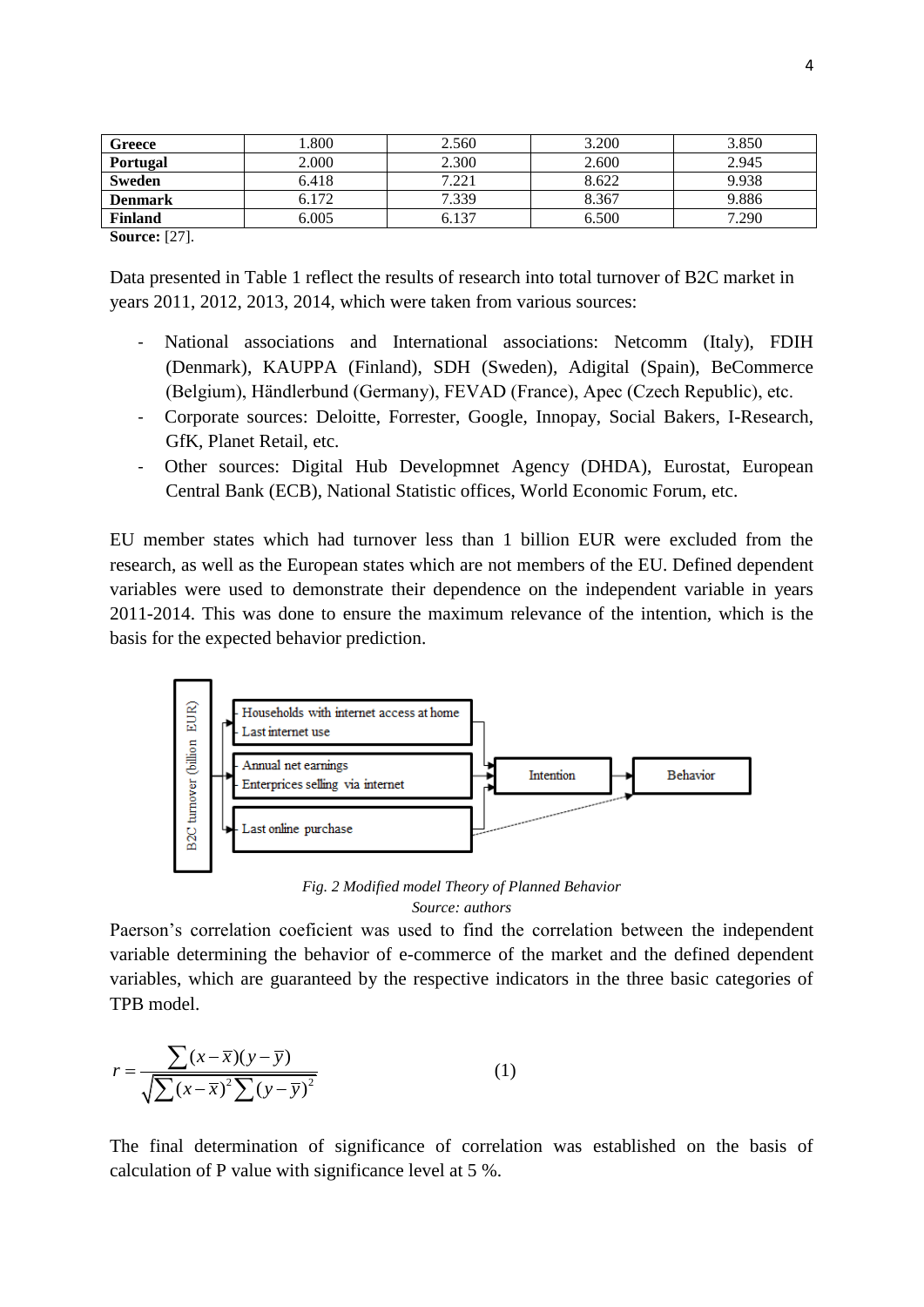## **3. Results and discussion**

The indirect measurement method was used in the research of three components of TPB, i.e. the stated results reflect values taken from studies of international non-governmental organization OECD and the Directorate-General of the European Comission - Eurostat between years 2011 and 2014 (Tables 2, 3 and 4).

| <b>Measurement of Attitudes</b> |                                              | Table 2<br><b>Measurement of Subjective norms</b> |                                   |                                  | Table 3                                          |
|---------------------------------|----------------------------------------------|---------------------------------------------------|-----------------------------------|----------------------------------|--------------------------------------------------|
| <b>ATTITUDE</b>                 | <b>Households</b><br>with internet<br>access | Last internet<br>use                              | <b>SUBJECTIVE</b><br><b>NORMS</b> | <b>Annual</b><br>net<br>earnings | <b>Enterprises</b><br>via<br>selling<br>internet |
| <b>Country</b>                  | P value                                      | P value                                           | <b>Country</b>                    | P value                          | P value                                          |
|                                 | Paerson's (r)                                | Pearson's (r)                                     |                                   | Paerson's $(r)$                  | Pearson's (r)                                    |
| <b>United Kingdom</b>           | 0.0514                                       | 0.0205                                            | <b>United Kingdom</b>             | 0.1963                           | 0.1158                                           |
|                                 | 0.9486                                       | 0.9795                                            |                                   | 0.8037                           | 0.8842                                           |
| <b>France</b>                   | 0.0261                                       | 0.0120                                            | <b>France</b>                     | 0.0212                           | 0.0489                                           |
|                                 | 0.9739                                       | 0.9880                                            |                                   | 0.9788                           | 0.9511                                           |
| <b>The Netherlands</b>          | 0.0473                                       | 0.0662                                            | <b>The Netherlands</b>            | 0.0038                           | 0.8372                                           |
|                                 | 0.9527                                       | 0.9338                                            |                                   | 0.9962                           | 0.1628                                           |
| <b>Ireland</b>                  | 0.1069                                       | 0.0103                                            | <b>Ireland</b>                    | 0.0445                           | 0.2406                                           |
|                                 | 0.8931                                       | 0.9897                                            |                                   | 0.9555                           | 0.7594                                           |
| <b>Belgium</b>                  | 0.0477                                       | 0.3173                                            | <b>Belgium</b>                    | 0.0069                           | 0.2997                                           |
|                                 | 0.9523                                       | 0.6827                                            |                                   | 0.9931                           | $-0.7003$                                        |
| <b>Germany</b>                  | 0.0043                                       | 0.0126                                            | <b>Germany</b>                    | 0.0229                           | 0.1386                                           |
|                                 | 0.9957                                       | 0.9874                                            |                                   | 0.9771                           | 0.8614                                           |
| <b>Austria</b>                  | 0.041                                        | 0.0212                                            | <b>Austria</b>                    | 0.0183                           | 0.6700                                           |
|                                 | 0.9599                                       | 0.9788                                            |                                   | 0.9817                           | 0.9330                                           |
| <b>Poland</b>                   | 0.0076                                       | 0.1695                                            | <b>Poland</b>                     | 0.0615                           | 0.0542                                           |
|                                 | 0.9924                                       | 0.8305                                            |                                   | 0.9385                           | 0.9458                                           |
| <b>Czech Republic</b>           | 0.0730                                       | 0.0096                                            | <b>Czech Republic</b>             | 0.1050                           | 0.2574                                           |
|                                 | 0.9270                                       | 0.9904                                            |                                   | $-0.8950$                        | 0.7426                                           |
| <b>Spain</b>                    | 0.0017                                       | 0.0013                                            | <b>Spain</b>                      | 0.0237                           | 0.0436                                           |
|                                 | 0.9983                                       | 0.9987                                            |                                   | 0.9763                           | 0.9564                                           |
| <b>Italy</b>                    | 0.0410                                       | 0.0106                                            | <b>Italy</b>                      | 0.0630                           | 0.0698                                           |
|                                 | 0.9590                                       | 0.9894                                            |                                   | 0.9370                           | 0.9302                                           |
| <b>Greece</b>                   | 0.5810                                       | 0.0083                                            | <b>Greece</b>                     | 0.0189                           | 0.2406                                           |
|                                 | 0.9419                                       | 0.9917                                            |                                   | $-0.9811$                        | 0.7594                                           |
| <b>Portugal</b>                 | 0.0142                                       | 0.0739                                            | Portugal                          | 0.1439                           | 0.2407                                           |
|                                 | 0.9858                                       | 0.9261                                            |                                   | 0.8561                           | $-0.7593$                                        |
| <b>Sweden</b>                   | 0.7387                                       | 0.6542                                            | <b>Sweden</b>                     | 0.2165                           | 0.6444                                           |
|                                 | $-0.2613$                                    | $-0.3458$                                         |                                   | 0.7835                           | $-0.3556$                                        |
| <b>Denmark</b>                  | 0.1166                                       | 0.0250                                            | <b>Denmark</b>                    | 0.0388                           | 0.9448                                           |
|                                 | 0.8834                                       | 0.9750                                            |                                   | 0.9612                           | 0.05521                                          |
| <b>Finland</b>                  | 0.1512                                       | 0.1253                                            | <b>Finland</b>                    | 0.2131                           | 0.1759                                           |
|                                 | 0.8488                                       | 0.8747                                            |                                   | 0.7869                           | $-0.8241$                                        |

## **Source:** authors

**Source:** authors

It was found in the research that in the area of "Attitude" (Table 2), the dependence of defined variables on the independent variable (B2C turnover) has been confirmed as statistically significant in both variables ("Households with Internet access" and "Last Internet use") in France, Germany, Austria, Spain, and Italy. Defined dependence has then showed to be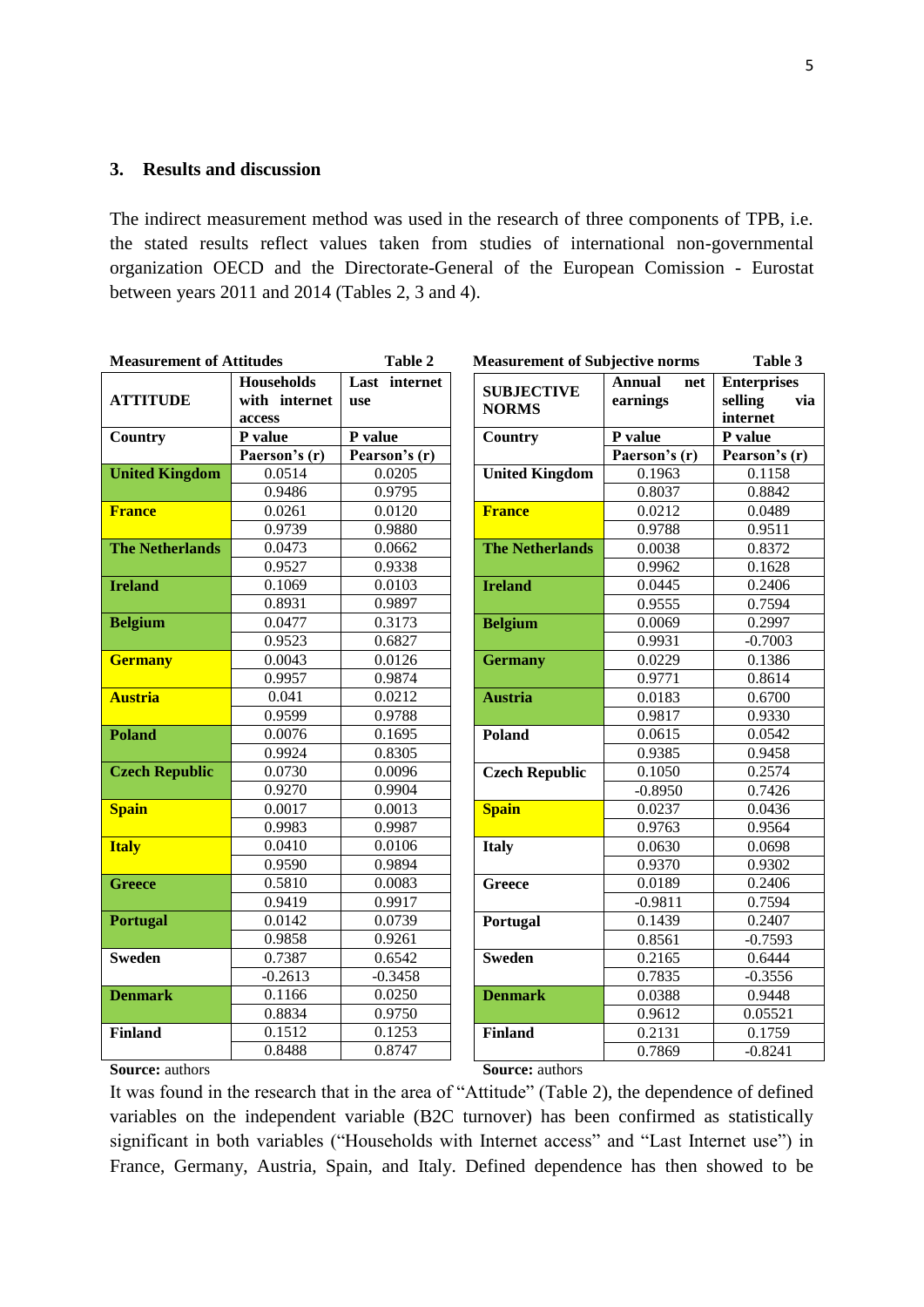significant in at least one of the variables in United Kingdom, The Netherlands, Ireland, Belgium, Poland, Czech Republic, Greece, Portugal, and Denmark. Results of the statistical testing of the area of "Subjective norms" in Table 3 confirm the dependence of both variables ("Annual net earnings" and "Enterprises selling via Internet") on the independent variable in France and Spain. Defined dependence has then showed as significant in at least one of the variables in The Netherlands, Ireland, Belgium, Germany, Austria, and Denmark.

From the above tables it is clear that Sweden and Finland (both states are insular states in the north of Europe) do not confirm this dependence in either variable in both areas, which could be used as input data for further research.

| <b>PERCEIVED</b>       | Last online purchase |                     |  |
|------------------------|----------------------|---------------------|--|
| <b>BEHAVIORAL</b>      |                      |                     |  |
| <b>CONTROL</b>         |                      |                     |  |
| Country                | P value              | <b>Significance</b> |  |
|                        | Paerson's (r)        | of correlation?     |  |
|                        |                      | $(alfa = 0,05)$     |  |
| <b>United Kingdom</b>  | 0.0748               | N <sub>O</sub>      |  |
|                        | 0.9252               |                     |  |
| <b>France</b>          | 0.0436               | <b>YES</b>          |  |
|                        | 0.9564               |                     |  |
| <b>The Netherlands</b> | 0.1102               | N <sub>O</sub>      |  |
|                        | 0.8898               |                     |  |
| <b>Ireland</b>         | 0.0797               | N <sub>O</sub>      |  |
|                        | 0.9203               |                     |  |
| <b>Belgium</b>         | 0.0431               | <b>YES</b>          |  |
|                        | 0.9569               |                     |  |
| <b>Germany</b>         | 0.0205               | <b>YES</b>          |  |
|                        | 0.9795               |                     |  |
| <b>Austria</b>         | 0.1070               | N <sub>O</sub>      |  |
|                        | 0.8930               |                     |  |
| <b>Poland</b>          | 0.0160               | <b>YES</b>          |  |
|                        | 0.9840               |                     |  |
| <b>Czech Republic</b>  | 0.0037               | <b>YES</b>          |  |
|                        | 0.9963               |                     |  |
| <b>Spain</b>           | 0.0134               | <b>YES</b>          |  |
|                        | 0.9866               |                     |  |
| <b>Italy</b>           | 0.0272               | <b>YES</b>          |  |
|                        | 0.9728               |                     |  |
| <b>Greece</b>          | 0.0135               | <b>YES</b>          |  |
|                        | 0.9865               |                     |  |
| <b>Portugal</b>        | 0.0087               | <b>YES</b>          |  |
|                        | 0.9913               |                     |  |
| <b>Sweden</b>          | 0.1214               | N <sub>O</sub>      |  |
|                        | 0.8786               |                     |  |
| <b>Denmark</b>         | 0.0478               | <b>YES</b>          |  |
|                        | 0.9522               |                     |  |
| <b>Finland</b>         | 0.0141               | <b>YES</b>          |  |
|                        | 0.9859               |                     |  |

**Measurement of Perceived behavioral control Table 4**

The research of statistical dependence of the behavior of e-commerce market (B2C turnover) on the variable defining Perceived behavioral control has shown dependence in France, Belgium, Germany, Poland, Czech Republic, Spain, Italy, Greece, Portugal, Denmark, and Finland.

Only one variable has been established as a dependent variable in Perceived behavioral control. It was due to insufficient data basis of other potential variables which could define this area. On the other hand, there is no requirement for minimal amount of dependent variables defining a given area in the application of TPB [18 and19].

General result of application of TPB model can be expressed via the correlation of independent variable on the behavior of ecommerce market expressed by the B2C turnover indicator. In Tables 1 and 2, states which show positive correlation in both variables defining the given area of TPB are marked in yellow, while states that show positive correlation at least in one of these variables are marked in green. Table 3 shows in yellow-green color the states that show positive correlation with the indicator defining behavior of e-commerce market.

**Source:** authors

Based on the results it can be stated that defined model TPB can be applied to the markets of France and Spain (where correlation was shown in all areas of research), and for Belgium,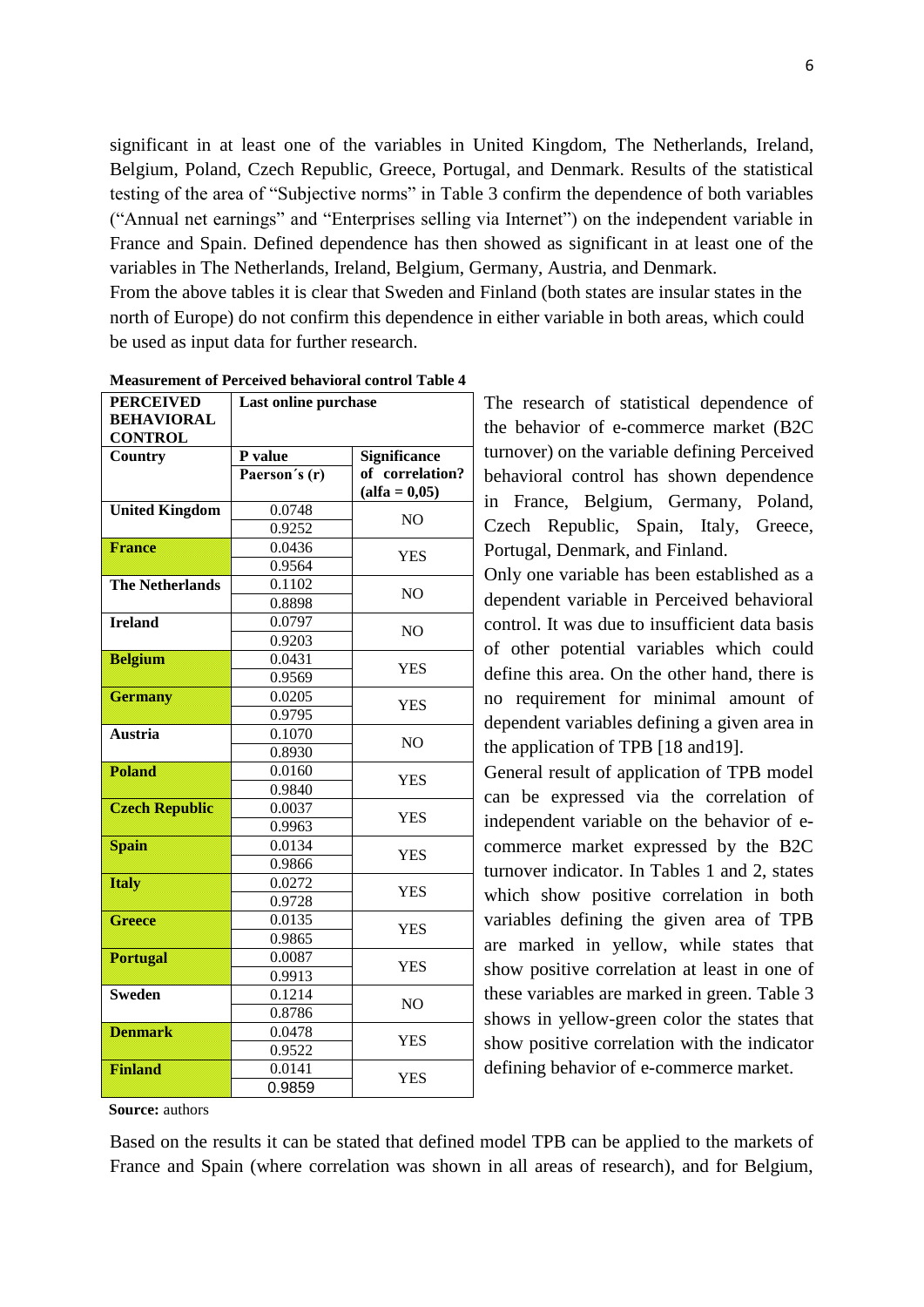Germany and Denmark (where positive correlation has shown at least in one variable of the three researched areas of TPB).

The values found in other states can be considered partial results and cannot be applied to prediction of e-commerce market behavior through TPB model. With regards to the fact that the given theory has not been used for prediction of e-commerce market of the EU states so far, these results can be seen as innovative and can be used as a basis for further research of application of this theory on the given area of research.

# **4. Conclusions**

The main objective of this article was to highlight the key variables which can be determined as crucial for the prediction of development of e-commerce market from the point of view of the customer capital. It also establishes selected variables which can be understood as relevant in the prediction. TPB is commonly used in social sciences to predict development of a specific phenomenon and in this research was used to define the area of research. TPB was used in this context to innovate the scientific approach towards prediction of e-commerce market behavior.

It can be concluded that TPB has proved to show results in some states. The results can be used in further research, especially in establishment of other variables applicable to the general model of TPB. Another topic for further research would be a closer look at results in a more general context of the currently turbulent e-commerce market.

The results have shown that the influence of customer capital in the selected group of states is statistically significant, and thus the prediction of development of e-commerce market must take into account selected social constructs (determined by specified variables) which influence the individual customer.

## **Acknowledgements**

The article was supported by student grant – SGSDFJP\_2015001.

#### **References**

[1] LUO, X., GRIFFITH, D. A., LIU, S. S., SHI, Y. Z.: *The Effects of Customer Relationships and Social Capital on Firm Performance: A Chinese Business Illustration, J. of International Marketing,* 12(4), 25-45, 2004, http://dx.doi.org/10.1509/jimk.12.4.25.53216.

[2] HORIBA, F.: *Managing Knowledge Workers - New Skills and Attitudes to Unlock the Intellectual Capital in your Organisation*, 1999, Toronto : John Wiley & Sons, ISBN 0471643181.

[3] SVEIBY, K. E.: *The New Organizational Wealth: Managing and Measuring Knowledgebased Assets,* 1997, Barrett-Kohler : San Francisco, ISBN 1-57675-014-0.

[4] ESHGHI, A., HAUGHTON D., TOPI, H.: Determinants of Customer Loyalty in the Wireless Telecommunications Industry. *Telecommunications Policy*, 31(2), 93-106, 2007, DOI10.1016/j.telpol.2006.12.005.

[5] MORGANTI, E., DABLANC, L., FORTIN, F.: Final Deliveries for Online Shopping: The Deployment of Pickup Point Networks in Urban and Suburban Areas, *Research in*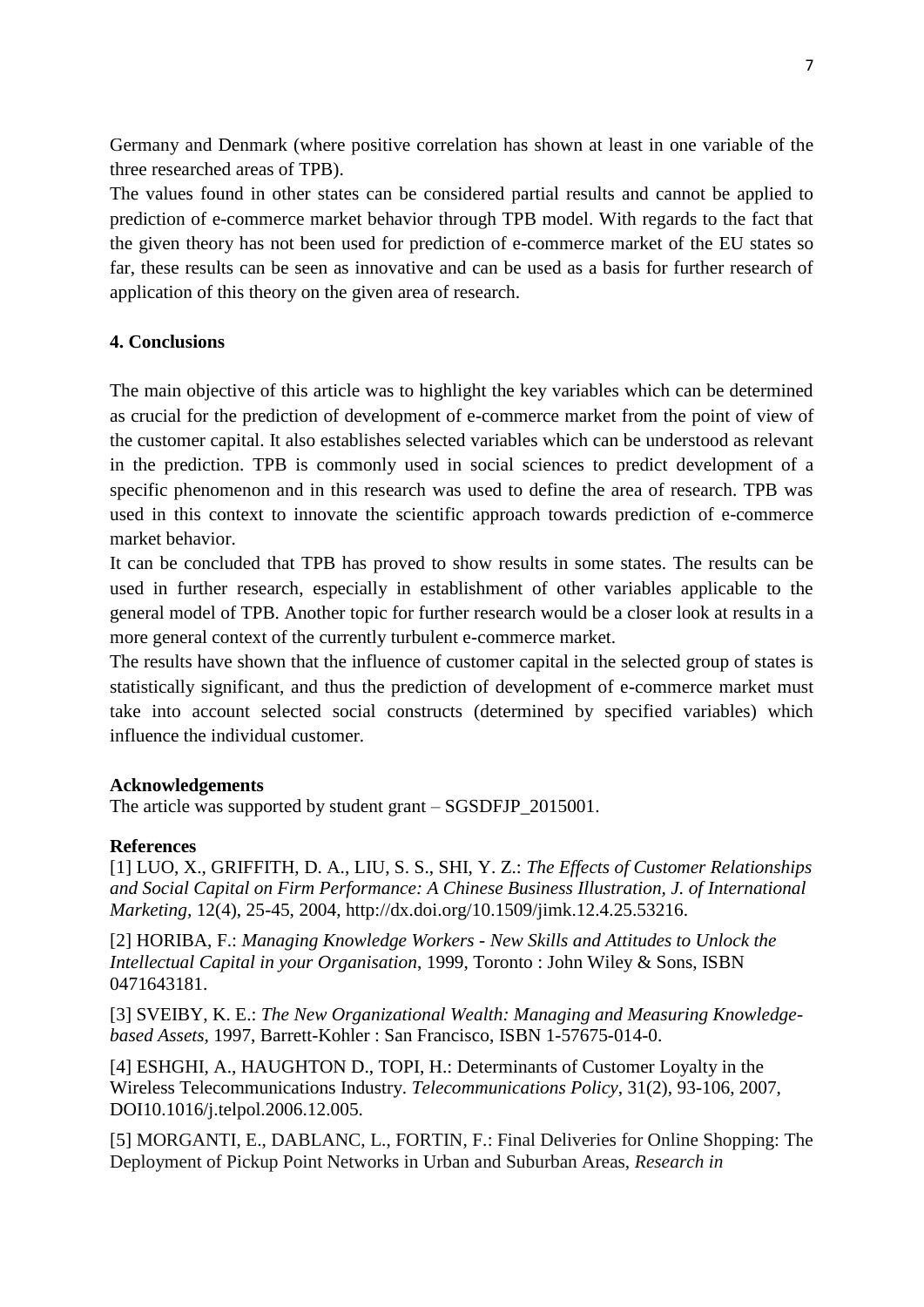*Transportation Business & Management,* July, 23-31, 2014, ISSN 2210-5395, DOI doi:10.1016/j.rtbm.2014.03.002.

[6] PRADHAN, R. P., ARVIN. M. B., NEVILLE, N., BELE, S. K.: Economic Growth and the Development of Telecommunications Infrastructure in the G-20 Countries: A Panel-Var Approach, *Telecommunications Policy,* 38(7), 634-649, 2014, doi:10.1016/j.telpol.2014. 03.001.

[7] FRANCISCO, M., WILLIAM, F., JAY, B.: *Information Technology and Sustained Competitive Advantage: A Resource-Based Analysis*. MIS Quarterly, 19(December), 487-505, 1995, ISSN 2162-9730, DOI 10.2307/249630.

[8] HAUCAP, J.: Editorial: *Consumer behavior and telecommunications policy*. *Telecommunications Policy*, 39(8), 625-626, 2015, DOI:10.1016/j.telpol.2015.07.013.

[9] LA PAZ, A., RAMAPRASAD, A., SYN, T., VASQUEZ, J.: *Editorial: An Ontology of E-Commerce - Mapping a Relevant Corpus of Knowledge, J. of Theoretical and Applied Electronic Commerce Research*, 10(2), 1-9, 2015, DOI 10.4067/S0718-18762015000200001.

[10] ZHAO, H., MORAD, B.: From e-commerce to Social Commerce: A Close Look at Design Features, *Electronic Commerce Research and Applications*, 12(4), 246-259, 2013, DOI 10.1016/j.elerap.2012.12.003.

[11] HAQUE, A., KHATIBI, A.: E-Shopping: Current Practices and Future Opportunities Towards Malaysian Customer Perspective. *J. of Social Sciences*, 1(1), 41-46, 2005, ISSN 1549-3652, DOI 10.3844/jssp.2005.41.46.

[12] HAQUE, A., SADEGHZADEH, J., KHATIBI, A.: Identifying Potentially Online Sales in Malaysia: A Study on Customer Relationships Online Shopping, *J. of Applied Business Research*, 22(4), 119-131, 2006, ISSN ISSN 0892-7626.

[13] VANHOOSE, D. D.: *E-Commerce Economics*, 2011, New York : USA, ISBN 978-0- 415-77897-8.

[14] DIEKE, A., HILLEBRAND, A., JOYCE, C., NIEDERPRUM, A.: *Design and Development of Initiatives to Support the Growth of E-commerce via better Functioning Parcel Delivery Systems in Europe,* 2014, WIK-Consult : Bad Honnef, ISBN 978-92-79- 35322-2, DOI 10.2780/29929.

[15] BURKL, R.: *Consumer Climate Significantly Improves Across Europe.* GfK SE, Nuremberg, Retrieved October 15, 2015, from https://www.gfk.com/news-and-events/pressroom/press-releases/pages/consumer-climate-significantly-improves.aspx.

[16] FISHBEIN, M., AJZEN, I.: *Belief, Attitude, Intention and behavior: An Introduction to Theory and Research,* Reading, Massachusetts, Addison-Wesley, 1975, ISBN 0-201-02089-0.

[17] FISHBEIN, M., AJZEN, I.: Attitudes and Voting behaviour: An Application of the Theory of Reasoned Action, *Progress in Applied Social Psychology*, 1, 95-125, 1981, ISBN 0471279544.

[18] AJZEN, I.: The Theory of Planned Behavior. *Organizational Behavior and Human Decision Processes,* 50(2), 179-211, 1991, ISSN 0749-5978, DOI 10.1016/0749- 5978(91)90020-T.

[19] MADDEN, T. J., ELLEN, P. S., AJZEN, I. A.: Comparison of the Theory of Planned behavior and the Malaysian Customer Perspective, *J. of Social Sciences*, 1(1), 41-46, 1992, ISSN 1549-3652, DOI 10.3844/jssp.2005.41.46.